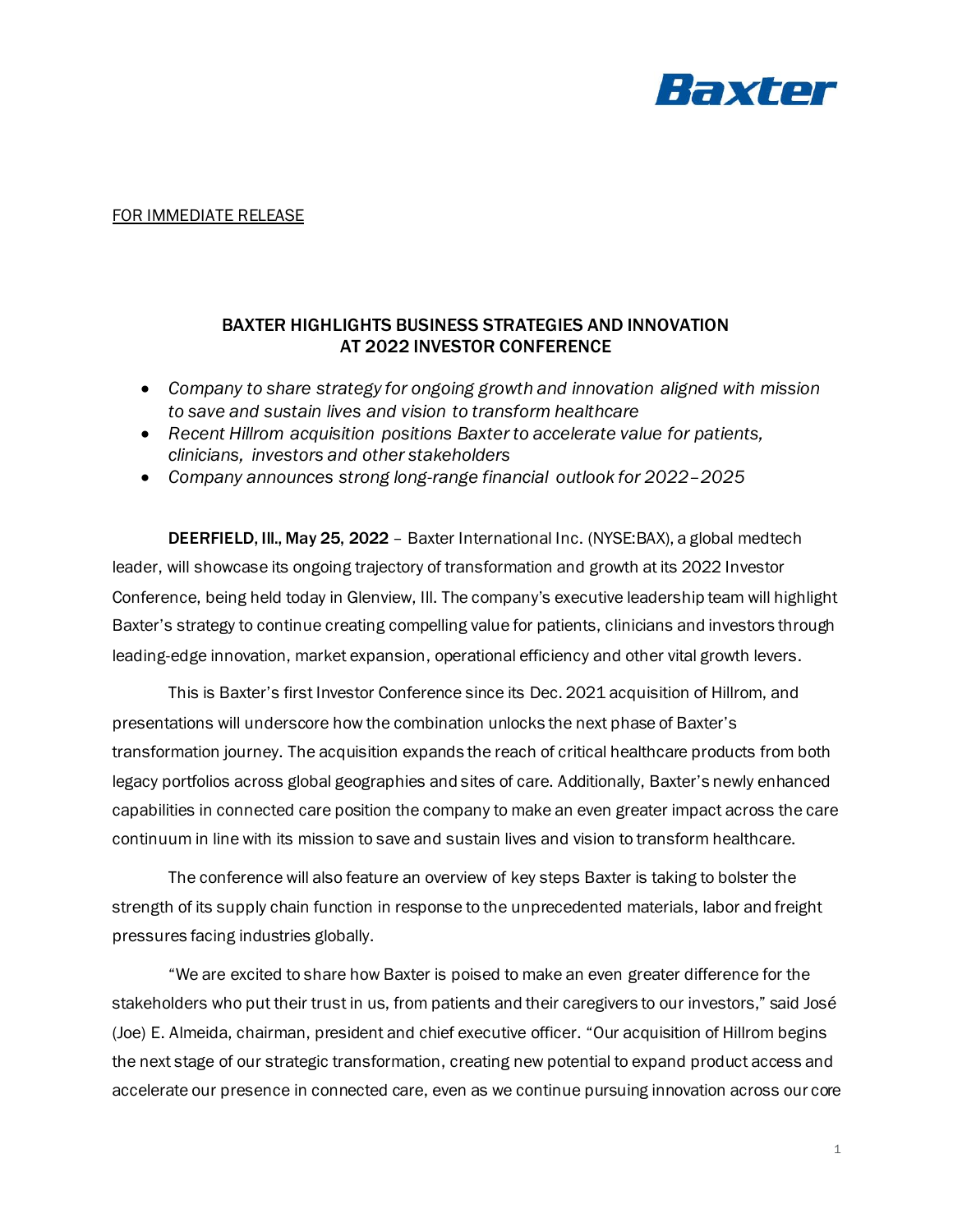

portfolio. As always, the principles of corporate responsibility and operational excellence remain at the foundation of our ongoing transformation."

## Baxter Innovation Hall

Both in-person and virtual Investor Conference attendees will have the opportunity to take a closer look at Baxter innovation at the event's Innovation Hall, which features approximately 40 recently launched and late-stage development products from across Baxter's wide-ranging essential healthcare businesses.

"The Innovation Hall highlights some of the latest Baxter technologies and therapies that are now making a life-sustaining difference for patients worldwide, or are expected to reach the market in the near term," said Almeida. "It also reflects the wide array of settings where patients and caregivers might experience Baxter products." These range from physicians' offices to the hospital to the home.

Examples of Baxter's products showcased at the event include:<sup>1</sup>

- Sharesource, a remote patient monitoring platform that allows healthcare professionals to monitor their patients' home dialysis treatments and remotely adjust therapy without the need for patients to make unplanned visits to the clinic. Included in the Sharesource ecosystem are **Sharesource Adequest**, a software application that can assist clinicians in providing timely and effective treatment for patients, and the **Sharesource MyPD** app, which provides peritoneal dialysis (PD) patients an interface to collect and view therapy exchange and vitals data, and upload it to the Sharesource platform.
- The Voalte Platform, an ecosystem of clinical communication technologies designed to help reduce communication delays and errors, simplify workflows and gain efficiencies. The Voalte Platform includes Voalte Nurse Call, a secure, reliable platform for communication in the hospital between patients and caregivers; Voalte Mobile Solution, which connects care teams no matter where they are; and Voalte Alert & Alarm Management, which brings together data to intelligently manage notifications about changes in patient conditions.
- The Novum IQ Infusion Platform, representing Baxter's latest developments in infusion therapy and medication safety. The technology is designed to bring together multiple smart infusion pumps (large volume, syringe and PCA [patient-controlled analgesia]) in combination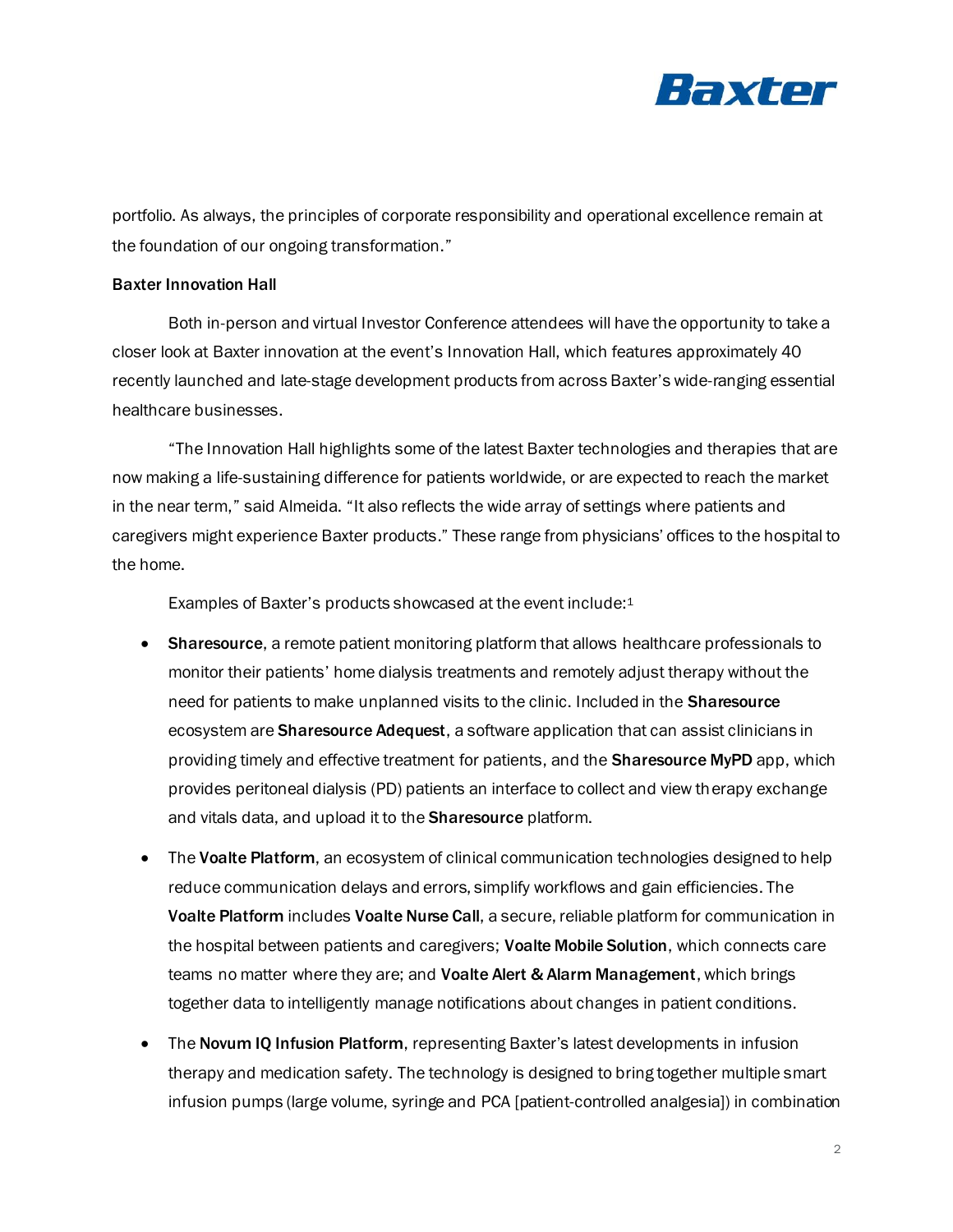

with Baxter's Dose IQ safety software and IQ Enterprise connectivity suite to help improve patient treatment, prevent harm and personalize therapy, with the capability to fully integrate with hospital electronic medical records (EMRs).

- The RetinaVue Care Delivery Model, which offers primary care providers a simple and affordable way to administer retinal exams during office visits. The RetinaVue Care Delivery Model includes automated features that make it easy to capture high-quality images in the office and can be seamlessly integrated into clinical workflows, including connecting to the practice's EMR system.
- **ExactaMix Pro with Abacus, the latest version of the ExactaMix compounder now used in** more than 1,000 hospital pharmacies and compounding centers. ExactaMix Pro is designed to meet the evolving needs of the modern pharmacy and features an easy-to-clean, highly responsive touch screen, a graphical user interface designed to help simplify common pharmacy tasks, a quad-core processor to deliver speed and performance, and advanced cybersecurity for the pharmacy. Abacus software provides proven dose calculation, has userdefined warning limits and helps minimize the risk of calculation errors.
- Bardy Carnation Ambulatory Monitor (CAM) Patch, a lightweight and compact single-use device designed to be placed over the heart. The CAM patch provides improved ECG resolution and can provide more information about heart rhythm that may lead to more clinically actionable diagnoses.
- The PrisMax Multi-Organ Support System, which is designed to help simplify delivery of continuous renal replacement therapy (CRRT) and other organ support therapies. The PrisMax 2 system features new solutions within the company's TrueVue digital health portfolio as well as the PrismaLung+ blood-gas exchanger that delivers extracorporeal carbon dioxide removal ( $ECCO<sub>2</sub>R$ ) therapy to support the management of acute respiratory dysfunction.

# 2025 Outlook

In conjunction with the Investor Conference, Baxter provided new long-range financial guidance for 2022 to 2025.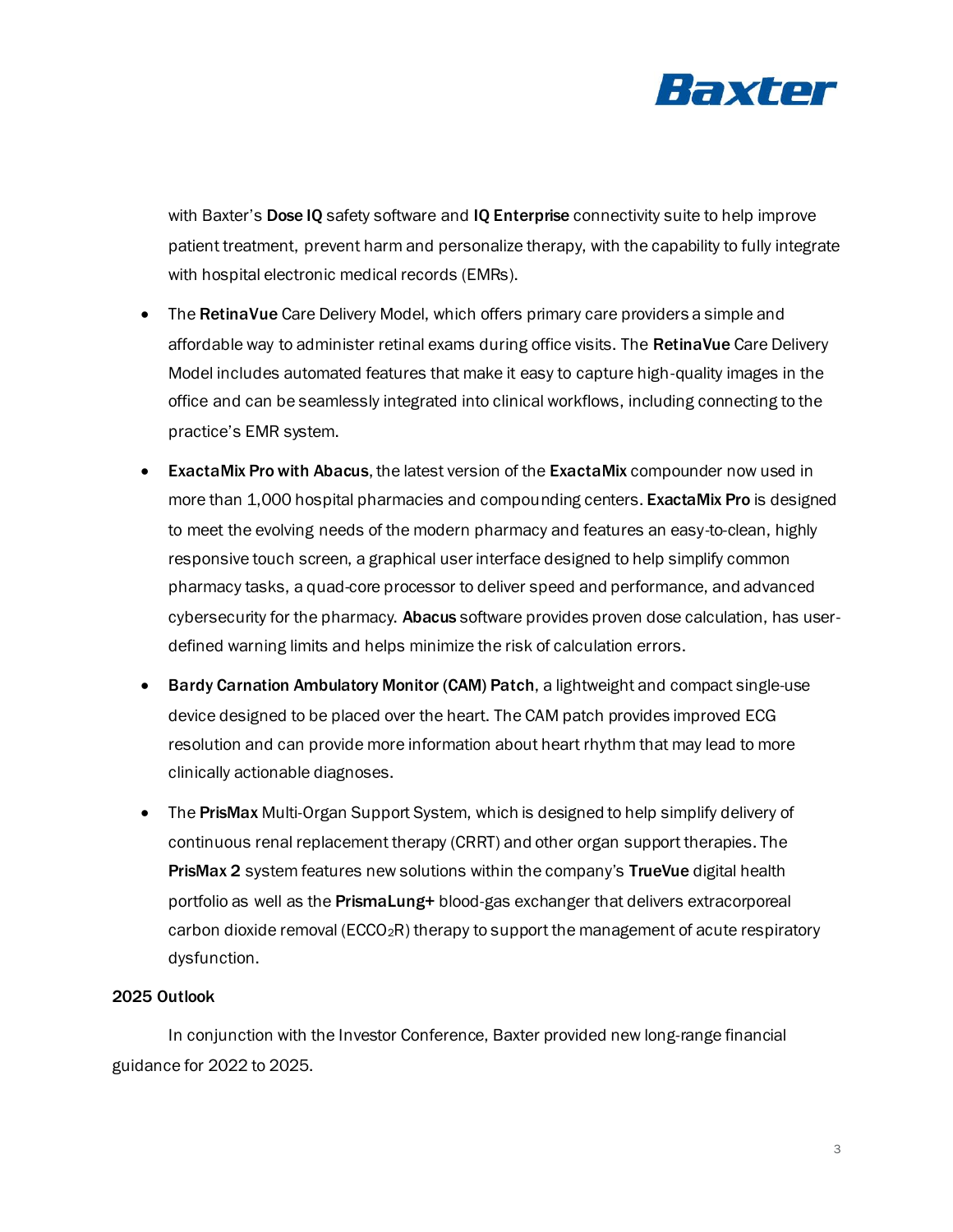

Baxter expects constant currency sales growth of 4% to 5% on a compounded annual basis from 2022 through 2025. The company expects 2025 adjusted operating margin to expand by 350 to 400 basis points as compared to expected year-end 2022. Baxter anticipates free cash flow conversion of more than 80% by 2025.

Baxter expects the acquisition of Hillrom to contribute up to \$350 million of annual pre-tax cost synergies by 2025. In addition, the company expects to realize up to \$200 million in incremental annual revenue synergies by 2025, reflecting the impact of market expansion across the broader portfolio as well as new innovation fueled by Baxter's expanded capabilities following the acquisition. These synergies are captured in Baxter's 2022–2025 financial outlook.

"Our 2025 outlook demonstrates confidence in our momentum across our expanded portfolio and pipeline, supported by our commitment to ongoing disciplined financial management," said executive vice president and chief financial officer Jay Saccaro. "Our strategic approach to capital allocation allows us to continue investing in innovation and growth while returning value to our investors, which is a crucial objective of our operating model."

#### Investor Conference Webcast

A webcast of Baxter's investor conference and accompanying slides can be accessed live from the investor section of the company's website at [www.baxter.com](http://www.baxter.com/) beginning at 8:30 a.m. CDT on May 25, 2022. A replay of the presentations will be posted to the site following the live event.

#### About Baxter

Every day, millions of patients, caregivers and healthcare providers rely on Baxter's leading portfolio of diagnostic, critical care, kidney care, nutrition, hospital and surgical products used across patient homes, hospitals, physician offices and other sites of care. For 90 years, we've been operating at the critical intersection where innovations that save and sustain lives meet the healthcare providers who make it happen. With products, digital health solutions and therapies available in more than 100 countries, Baxter's employees worldwide are now building upon the company's rich heritage of medical breakthroughs to advance the next generation of transformative healthcare innovations. To learn more, visi[t www.baxter.com](http://www.baxter.com/) and follow us o[n Twitter](https://twitter.com/baxter_intl)[, LinkedIn](https://www.linkedin.com/company/baxter-healthcare/) and [Facebook.](https://www.facebook.com/BaxterInternational)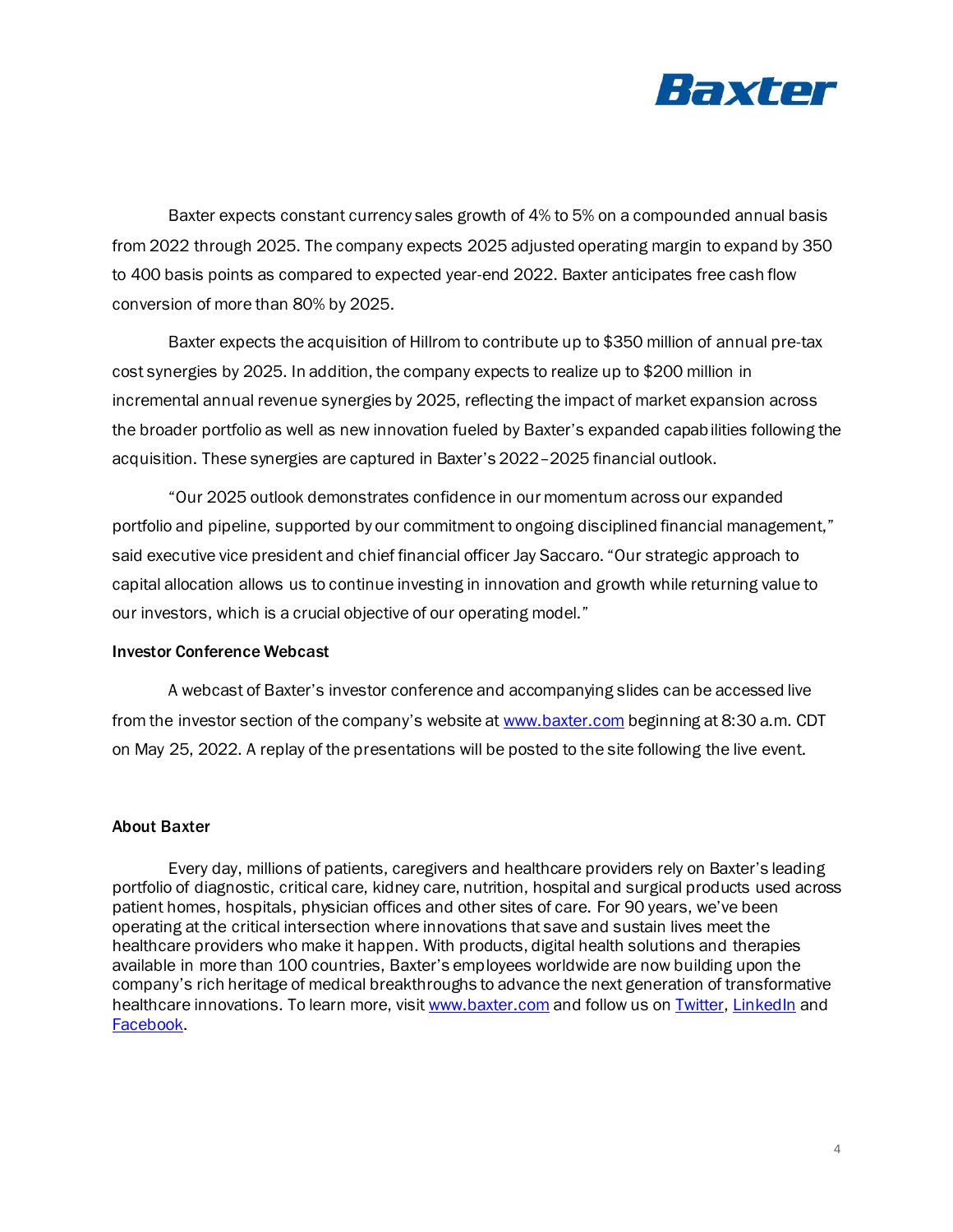

### Non-GAAP Financial Measures

This press release contains financial measures that are not calculated in accordance with U.S. GAAP (Generally Accepted Accounting Principles). The non-GAAP financial measures include forecasted sales growth on a constant currency basis, forecasted adjusted operating margin and forecasted free cash flow conversion. Forecasted net sales growth on a constant currency basis provides information about the expected percentage change in net sales growth assuming foreign currency exchange rates remain constant in future periods. Forecasted adjusted operating margin represents forecasted adjusted operating income (forecasted operating income excluding special items that may occur during the forecast period) divided by forecasted net sales. Forecasted free cash flow conversion represents forecasted free cash flow (forecasted operating cash flow less forecasted capital expenditures) divided by forecasted adjusted net income attributable to Baxter stockholders (forecasted net income attributable to Baxter stockholders excluding special items that may occur during the forecast period).

Non-GAAP financial measures may enhance an understanding of the company's operations and may facilitate an analysis of those operations, particularly in evaluating performance from one period to another. Management believes that non-GAAP financial measures, when used in conjunction with the results presented in accordance with U.S. GAAP and the reconciliations to corresponding U.S. GAAP financial measures, may enhance an investor's overall understanding of the company's past financial performance and prospects for the future. Accordingly, management uses these non-GAAP measures internally in financial planning, to monitor business unit performance, and, in some cases, for purposes of determining incentive compensation. This information should be considered in addition to, and not as substitutes for, information prepared in accordance with U.S. GAAP.

The company has not provided a reconciliation for non-GAAP estimates on a forward-looking basis for its long-range financial guidance for 2022 to 2025 because it is unable to provide a meaningful calculation or estimation of the reconciling items and that information is not available without unreasonable effort. This is due to the inherent difficulty of forecasting the timing or amount of various items that would impact the most directly comparable forward-looking U.S. GAAP financial measures that have not yet occurred, are out of the company's control and/or cannot be reasonably predicted. Forward-looking non-GAAP financial measures provided without the most directly comparable U.S. GAAP financial measures may vary materially from the corresponding U.S. GAAP financial measures.

# Forward-Looking Statements

*This release includes forward-looking statements concerning the company's financial results (including the outlook for full-year 2022 and 2022–2025) and business development and product launch activities. These forward-looking statements are based on assumptions about many important factors, including the following, which could cause actual results to differ materially from those in the forward-looking statements: the impact of global economic conditions (including potential trade wars and economic sanctions) and public health crises and epidemics, such as the ongoing coronavirus (COVID-19) pandemic, on the company and its employees, customers and suppliers, including foreign governments in countries in which the company operates; demand for and market acceptance of risks for new and existing products; product development risks (including any delays in obtaining required regulatory approvals or failures to obtain such approvals); product*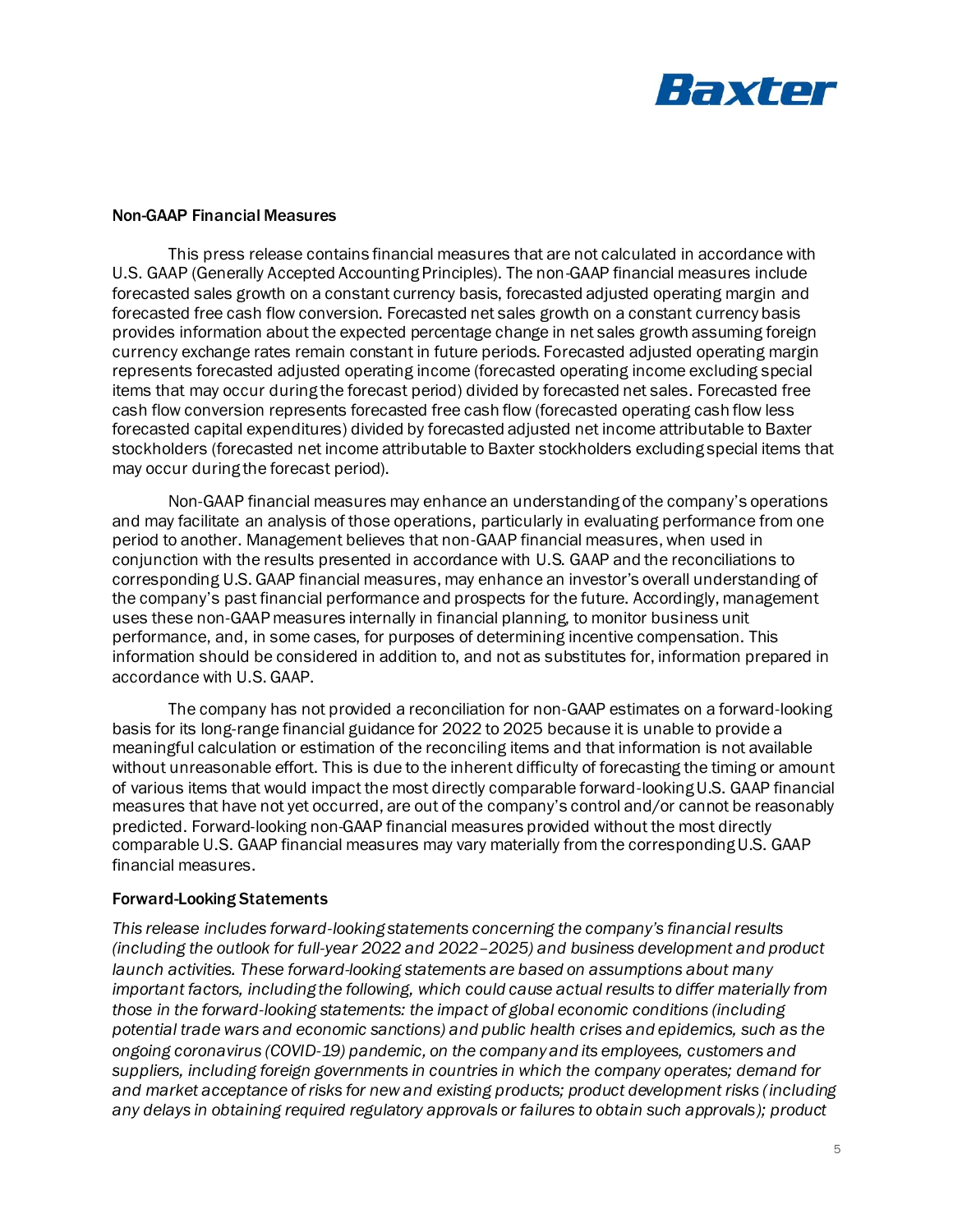

*quality or patient safety concerns; continuity, availability and pricing of acceptable raw materials and component supply; inability to create additional production capacity in a timely manner or the occurrence of other manufacturing or supply difficulties (including as a result of a natural disaster, public health crises and epidemics/pandemics, geopolitical crises, regulatory actions or otherwise); accurate identification of and execution on business development and R&D opportunities and realization of anticipated benefits (including the acquisitions of Cheetah Medical, Seprafilm Adhesion Barrier, specified OUS rights to Caelyx/Doxil, full U.S. and specific OUS rights to Transderm Scop, PerClot, Hillrom and certain rights to Zosyn in the U.S. and Canada); breaches or failures of the company's information technology systems or products, including by cyberattack, unauthorized access or theft; the adequacy of the company's cash flows from operations and other sources of liquidity to meet its ongoing cash obligations and fund its investment program; loss of key employees or inability to identify and recruit new employees; future actions of regulatory bodies and other governmental authorities, including FDA, the Department of Justice, the SEC, the New York Attorney General and foreign regulatory agencies, including the continued delay in lifting the warning letter at the company's Ahmedabad facility; the outcome of pending or future litigation, including the opioid litigation and current and future ethylene oxide litigation or other claims; proposed regulatory changes of the U.S. Department of Health and Human Services in kidney health policy and reimbursement, which may substantially change the U.S. end-stage renal disease market and demand for the company's peritoneal dialysis products, necessitating significant multiyear capital expenditures, which are difficult to estimate in advance; failures with respect to compliance programs; future actions of third parties, including payers; U.S. healthcare reform and other global austerity measures; pricing, reimbursement, taxation and rebate policies of government agencies and private payers; the impact of competitive products and pricing, including generic competition, drug reimportation and disruptive technologies; fluctuations in foreign exchange and interest rates; the ability to enforce owned or in-licensed patents or the prevention or restriction of the manufacture, sale or use of products or technology affected by patents of third parties; global, trade and tax policies; any change in laws concerning the taxation of income (including current or future tax reform), including income earned outside the United States and potential taxes associated with the Base Erosion and Anti-Abuse Tax or the Build Back Better framework; actions taken by tax authorities in connection with ongoing tax audits; and other risks identified in Baxter's most recent filings on Form 10-K and Form 10-Q and other SEC filings, all of which are available on Baxter's website. Baxter does not undertake to update its forward-looking statements unless otherwise required by the federal securities laws.*

Baxter, Abacus, Adequest, BardyDx, Caelyx, Carnation Ambulatory Monitor, Cheetah Medical, Dose IQ, Doxil, ExactaMix, Hillrom, Novum IQ. Perclot, PrismaLung, PrisMax, RetinaVue, Seprafilm, Sharesource, TrueVue and Voalte are registered trademarks of Baxter International Inc. or its subsidiaries. Transderm Scop is a registered trademark of Novartis AG.

Media Contact Eric Tatro, (224) 948-5353 media@baxter.com